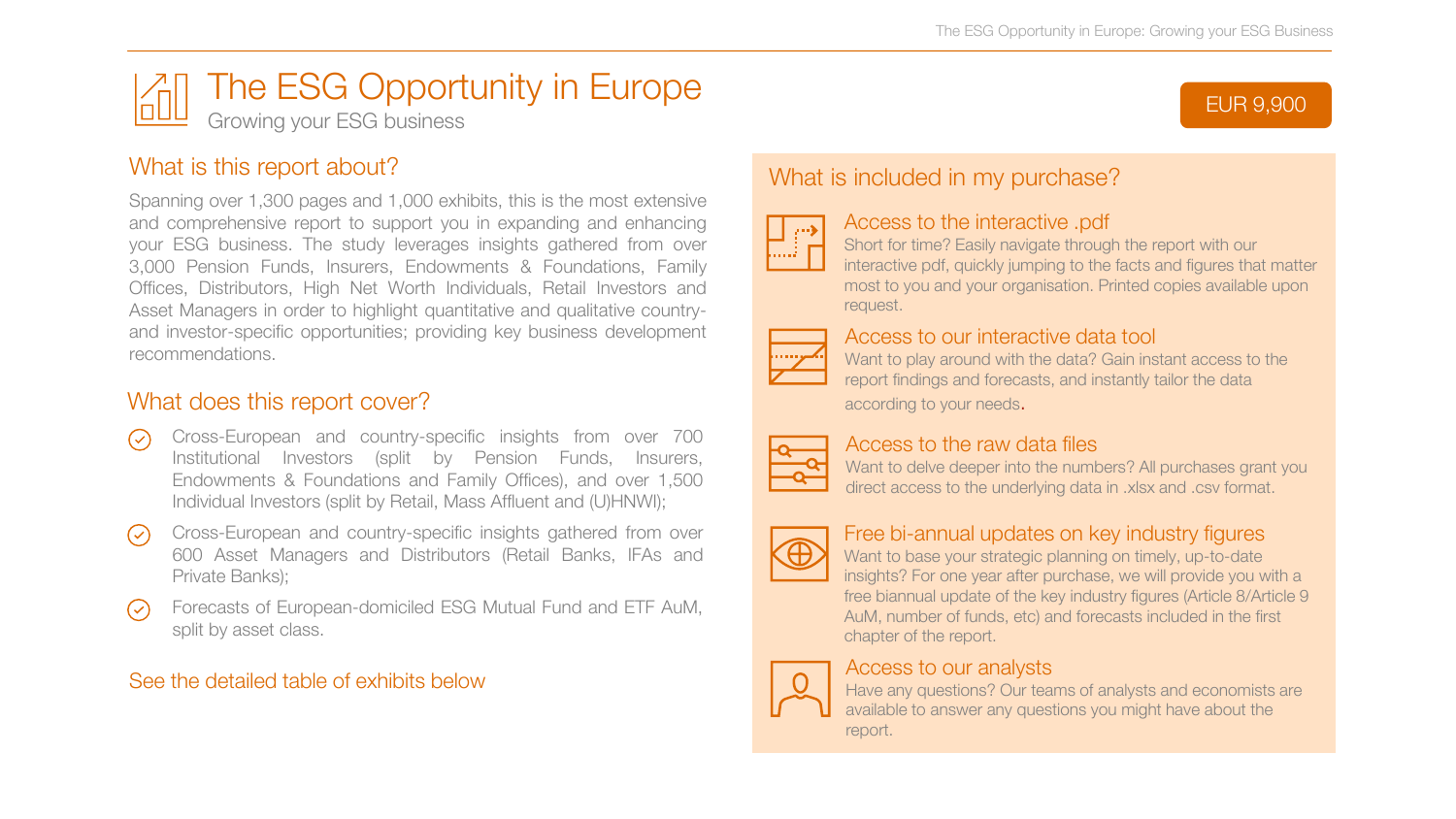# **Table of Contents**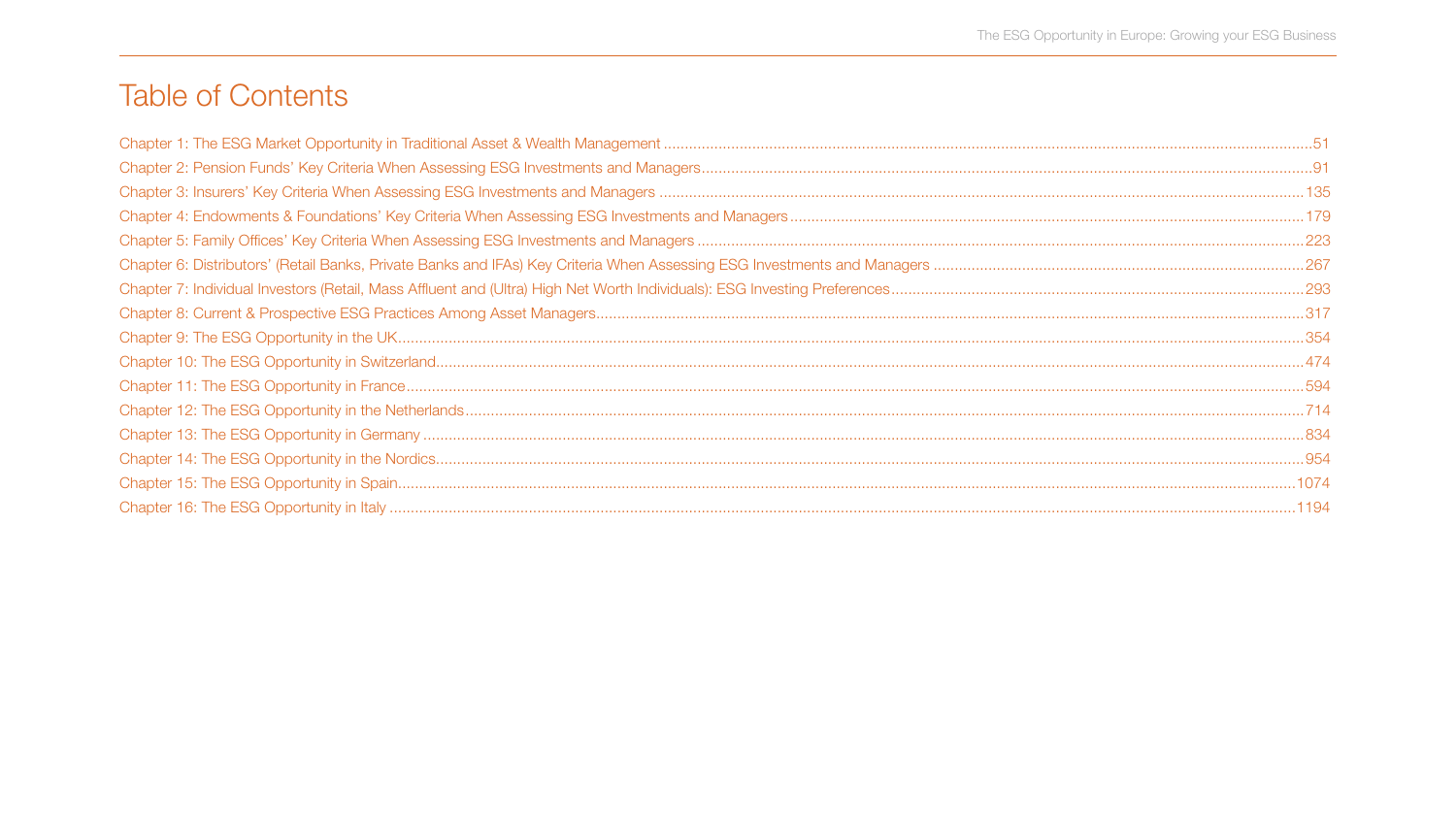# Table of Exhibits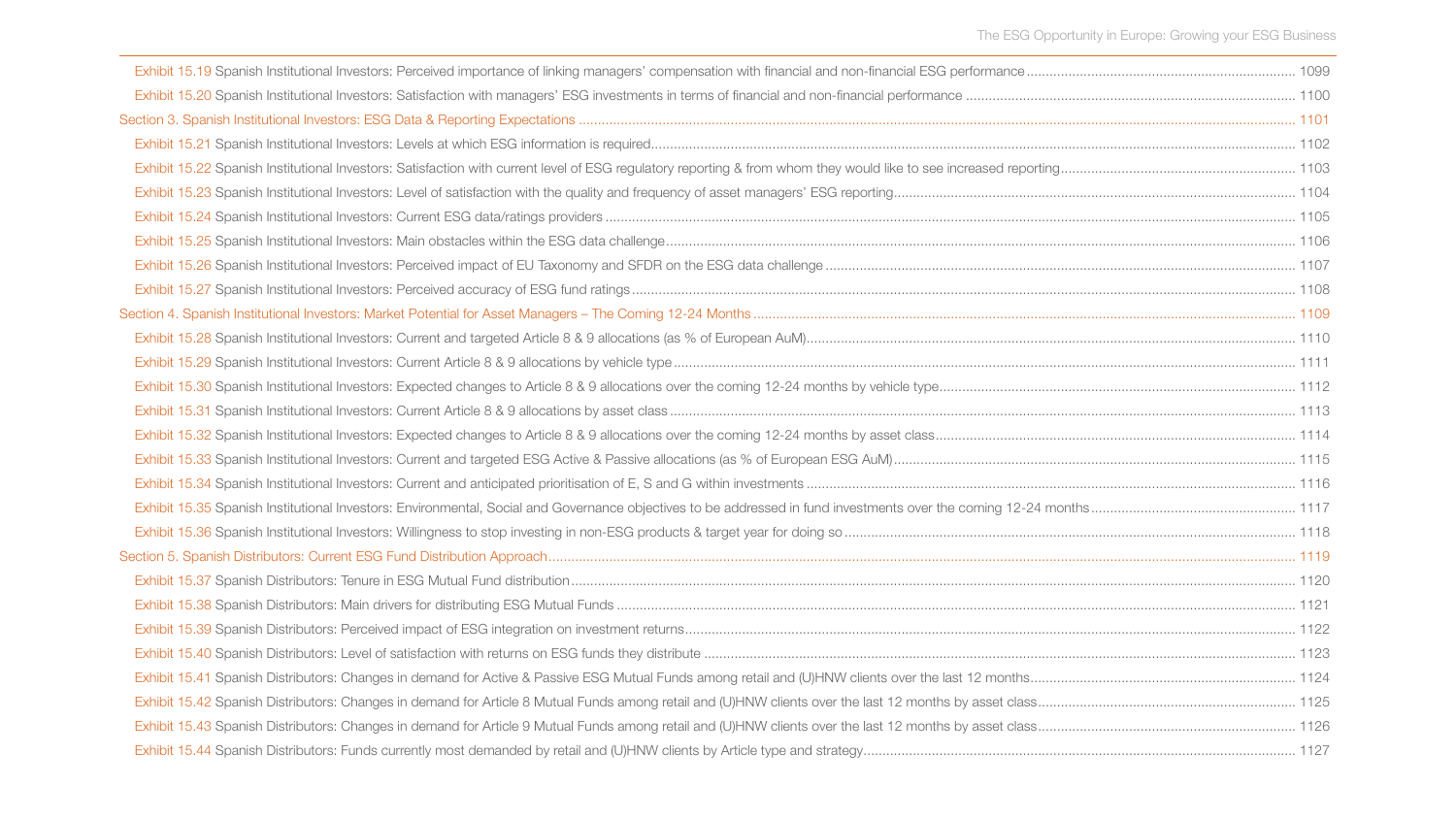| Exhibit 15.53 Spanish Distributors: Expected changes in the demand for Article 8 & 9 Mutual Funds among retail and (U)HNW clients over the coming 12-24 months by generational cohort 1138 |  |
|--------------------------------------------------------------------------------------------------------------------------------------------------------------------------------------------|--|
|                                                                                                                                                                                            |  |
|                                                                                                                                                                                            |  |
|                                                                                                                                                                                            |  |
|                                                                                                                                                                                            |  |
|                                                                                                                                                                                            |  |
|                                                                                                                                                                                            |  |
|                                                                                                                                                                                            |  |
|                                                                                                                                                                                            |  |
|                                                                                                                                                                                            |  |
|                                                                                                                                                                                            |  |
|                                                                                                                                                                                            |  |
|                                                                                                                                                                                            |  |
|                                                                                                                                                                                            |  |
|                                                                                                                                                                                            |  |
|                                                                                                                                                                                            |  |
|                                                                                                                                                                                            |  |
|                                                                                                                                                                                            |  |
|                                                                                                                                                                                            |  |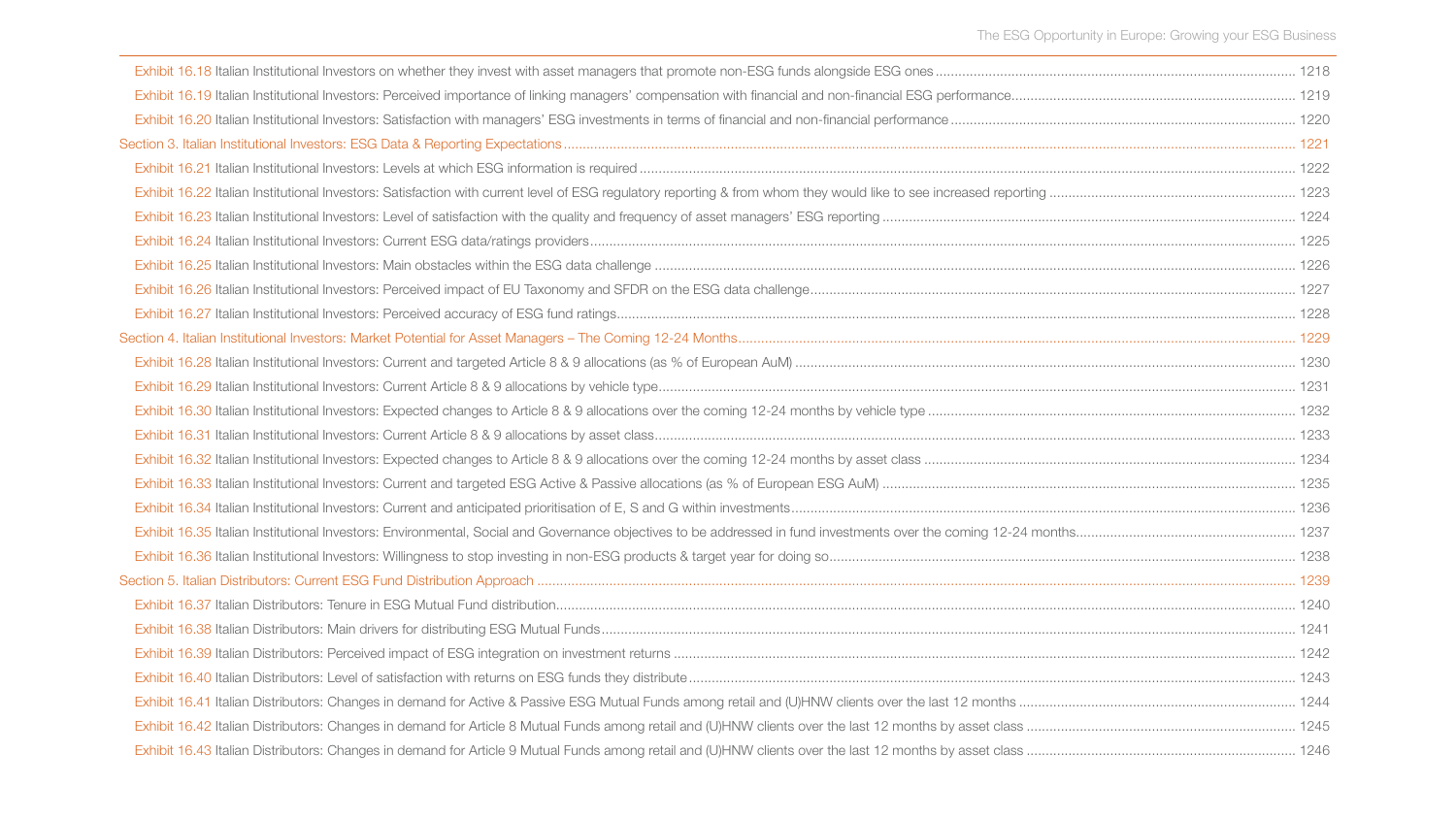| Exhibit 16.53 Italian Distributors: Expected changes in the demand for Article 8 & 9 Mutual Funds among retail and (U)HNW clients over the coming 12-24 months by generational cohort  1258 |  |
|---------------------------------------------------------------------------------------------------------------------------------------------------------------------------------------------|--|
|                                                                                                                                                                                             |  |
|                                                                                                                                                                                             |  |
|                                                                                                                                                                                             |  |
|                                                                                                                                                                                             |  |
|                                                                                                                                                                                             |  |
|                                                                                                                                                                                             |  |
|                                                                                                                                                                                             |  |
|                                                                                                                                                                                             |  |
|                                                                                                                                                                                             |  |
|                                                                                                                                                                                             |  |
|                                                                                                                                                                                             |  |
|                                                                                                                                                                                             |  |
|                                                                                                                                                                                             |  |
|                                                                                                                                                                                             |  |
|                                                                                                                                                                                             |  |
|                                                                                                                                                                                             |  |
|                                                                                                                                                                                             |  |